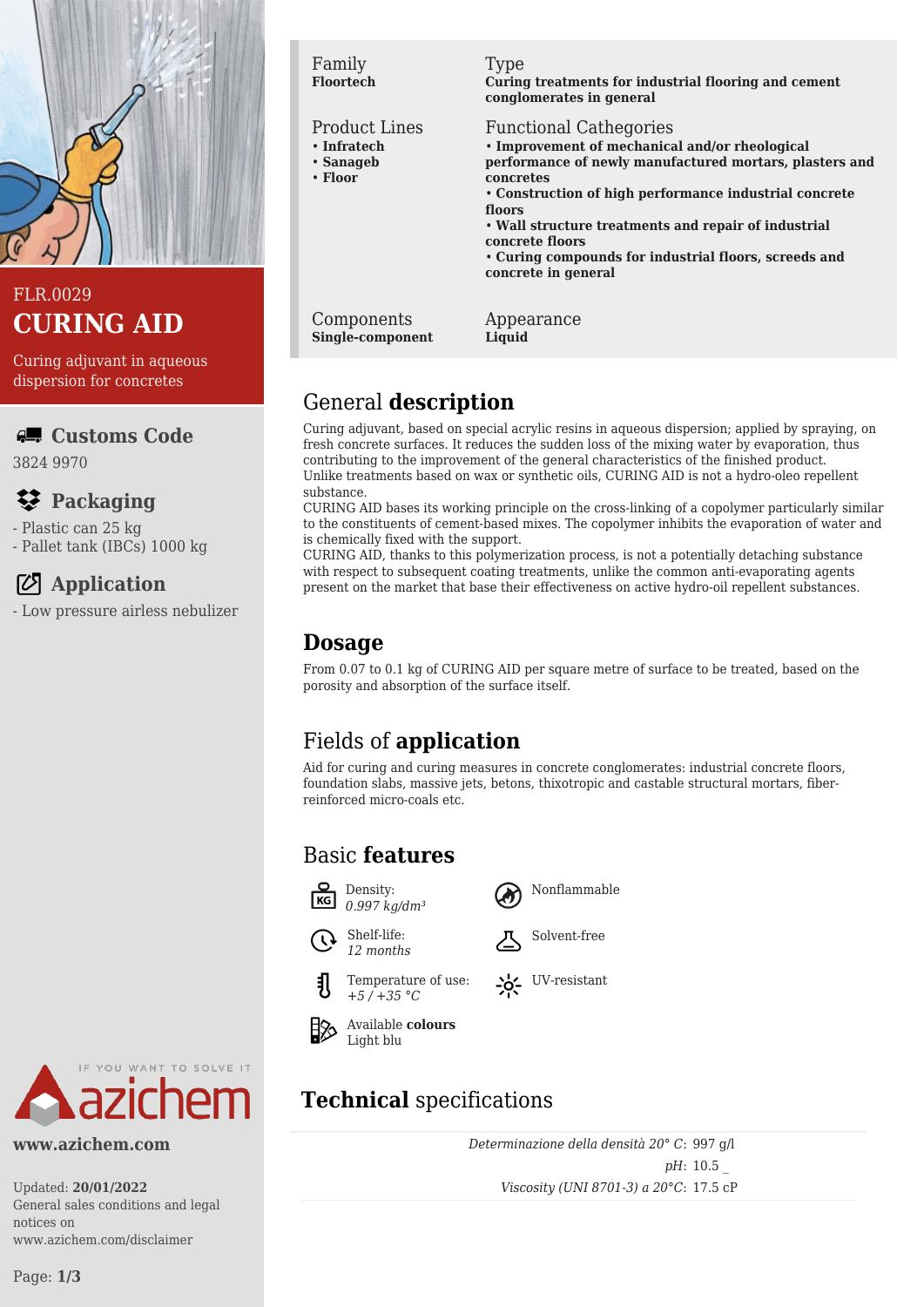#### Tools **cleansing Applicable** on

- Water Concrete Concrete Concrete Concrete Concrete Concrete Concrete Concrete Concrete Concrete Concrete Concrete Concrete Concrete Concrete Concrete Concrete Concrete Concrete Con
	- Prefabricated concrete • Fiber-cement

## **Instructions** for use

CURING AID must be applied to the surfaces of fresh mix, preferably by spraying, using low pressure sprayers. CURING AID can also be rolled out but in this case it is advisable to wait for it starting phase and first surface hardening (losing part of its effectiveness). In case of particularly unfavorable exposure conditions (dry and / or windy environment) it may be necessary repeat the application.

CURING AID is not a hydro-oleo repellent substance. CURING AID bases its operating principle on cross-linking of a copolymer with excellent stability under alkaline conditions, which inhibits water evaporation by chemically fixing with the support.

CURING AID, thanks to this process of polymerization and tenacious adhesion on the surfaces of the conglomerate, it is not a potentially detaching substance with respect to subsequent coating treatments.

It is understood that an excess of mixing water in the concrete design mix, with an attached phenomenon of bleeding, it can affect correct CURING AID polymerization and create a nonperfectly linked crosslinking with the support. Therefore it is always advisable to check the degree of compactness of the surfaces and, in case of doubt, proceed with an effective cleaning before carrying out any superficial painting.

The operations of sanding, dust removal and in general of preliminary cleaning are, however, always recommended in all the codes of good practice concerning the painting and coating of industrial floors.

The use of the curing adjuvant does not exempt from the adoption of normal protective measures, where necessary (covering products with sheets of polyethylene, in non-woven fabric, jute bags, prolonged wetting, etc.).

It is not a pigmentation, after the application it is transparent.

## **Storage** and preservation

Protect from freezing. Store the product in its original packing, in a fresh and dry environment, avoiding frost and direct sunlight. Inadequate storage of the product may result in a loss of rheological performance. Store the product at a temperature between +5°C and +35°C.





#### **www.azichem.com**

Updated: **20/01/2022** General sales conditions and legal notices on www.azichem.com/disclaimer